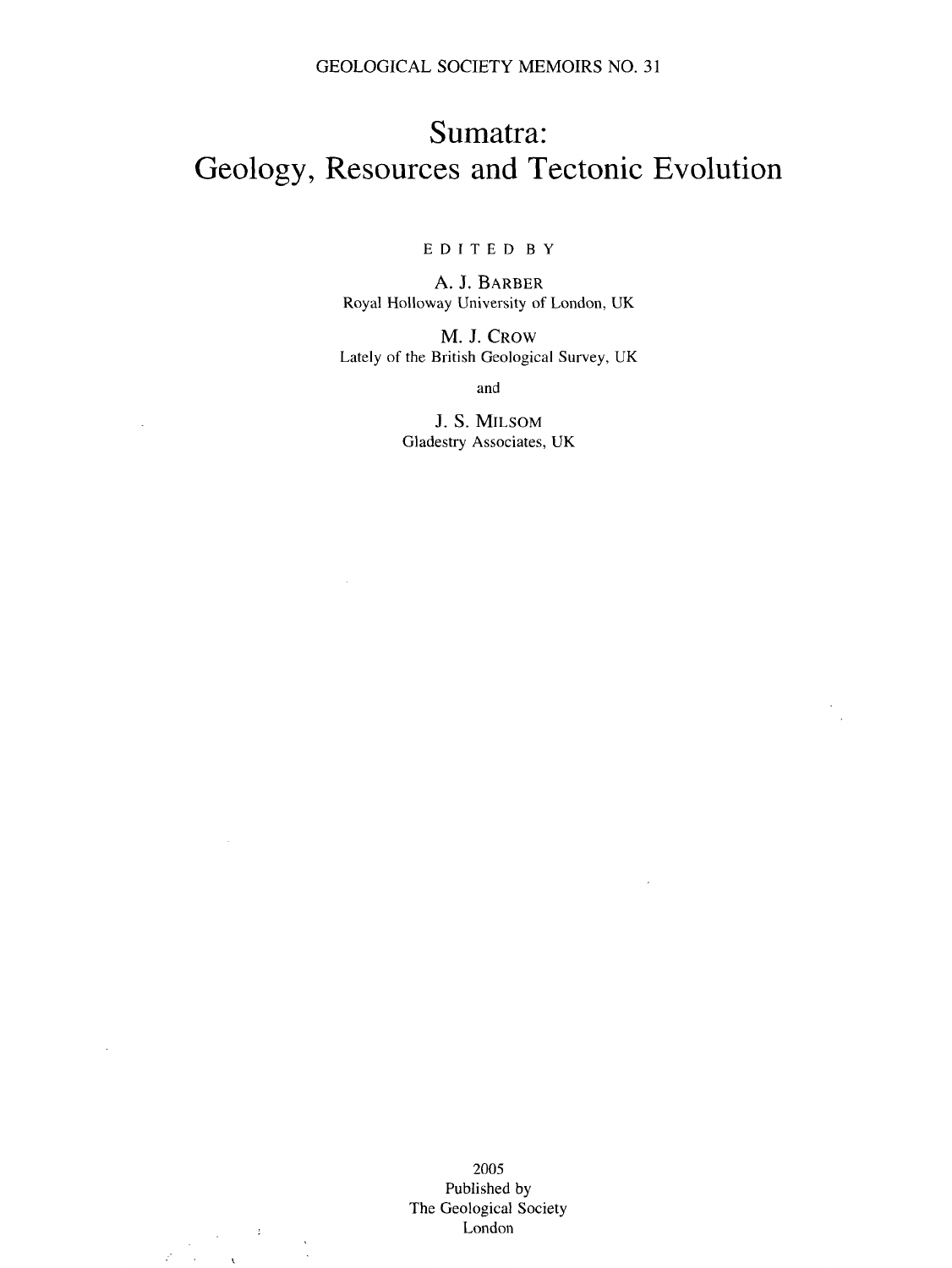## **Contents**

| Preface                                        | vii                     |
|------------------------------------------------|-------------------------|
| Contributors                                   | ix                      |
| Chapter 1. Introduction and previous research  | 1                       |
| A. J. BARBER, M. J. CROW & J. S. MILSOM        |                         |
| History of geological research in Sumatra      |                         |
| before WWII                                    | 1                       |
| Post-WWII research                             | 3                       |
| <b>SEATAR Programme</b>                        | 3                       |
| Indonesian Petroleum Association               | $\overline{4}$          |
| British and Indonesian Geological Surveys      | $\overline{\mathbf{4}}$ |
| University of London Southeast Asian Research  |                         |
| Group, BGS and LEMIGAS                         | 5                       |
| Southern Sumatra Project                       | 6                       |
| Chapter 2. Seismology and neotectonics         | 8                       |
| J. S. MILSOM                                   |                         |
| Shallow seismicity                             | 9                       |
| The Wadati-Benioff Zone (WBZ)                  | 9                       |
| Toba seismicity                                | 10                      |
| Relative horizontal movements                  | Ħ                       |
| GPS data, the Enggano and Simeulue earthquakes |                         |
| and Mentawai Fault                             | 13                      |
| Vertical movements                             | 15                      |
|                                                |                         |
| Chapter 3. The gravity field                   | 16                      |
| J. S. MILSOM & A. S. D. WALKER                 |                         |
| Data sources                                   | 16                      |
| Regional gravity patterns                      | 16                      |
| Toba-Tawar gravity low                         | 19                      |
| Eastern Sumatra                                | 19                      |
| Gravity effects of sedimentary basins          | 19                      |
| The forearc basin                              | 20                      |
| Seismic tomography and the long-wavelength     |                         |
| gravity field                                  | 22                      |
| <b>Pre-Tertiary stratigraphy</b><br>Chapter 4. | 24                      |
| A. J. BARBER & M. J. CROW                      |                         |
| Pre-Carboniferous basement                     | 24                      |
| Tapanuli Group (Carboniferous-?Early Permian)  | 25                      |
| Peusanguan Group (Permo-Triassic)              | 35                      |
| Woyla Group (Jurassic-Cretaceous)              | 40                      |
|                                                |                         |
| Chapter 5. Granites                            | 54                      |
| E. J. COBBING                                  |                         |
| Isotopic ages of Sumatran granites             | 54                      |
| The granite suites                             | 56                      |
| Conclusions                                    | 61                      |
| Chapter 6. Pre-Tertiary volcanic rocks         | 63                      |
| M. J. Crow                                     |                         |
| Carboniferous volcanism                        | 63                      |
| East Sumatra Plutonic-Volcanic Belt            |                         |
| (Permian volcanism)                            | 63                      |
| West Sumatra Permian Plutonic-Volcanic Belt    |                         |
| (Early-Mid-Permian volcanism)                  | 64                      |

 $\sim$ 

| Geochemistry of the Silungkang and                   |     |
|------------------------------------------------------|-----|
| <b>Palepat Formations</b>                            | 67  |
| Metavolcanics and serpentinites in the               |     |
| Medial Sumatra Tectonic Zone                         | 68  |
| Bentong-Billiton Accretionary Complex                | 68  |
| West Sumatra Triassic Plutonic-Volcanic Arc          | 71  |
| Pahang Volcanic Belt                                 | 71  |
| Jurassic-Cretaceous Plutonic-Volcanic Arcs           | 71  |
| Volcanics in the Woyla Accretionary Complex          | 72  |
| Oceanic volcanic arc fragments                       | 77  |
| Origins of the volcanic units and their environments |     |
| of formation                                         | 79  |
| Chapter 7. Tertiary stratigraphy                     | 86  |
| M. E. M. DE SMET & A. J. BARBER                      |     |
| Stratigraphic review                                 | 86  |
| Pre-Rift stage (Eocene)                              | 87  |
| Horst and graben stage                               |     |
| (latest Eocene-Oligocene)                            | 88  |
| Transgressive stage                                  |     |
| (Late Oligocene-Mid-Miocene)                         | 91  |
| Maximum transgression (Mid-Miocene)                  | 94  |
| Regressive stage (Mid-Miocene–Present)               | 95  |
| Summary                                              | 95  |
| <b>Chapter 8.</b> Tertiary volcanicity               | 98  |
| M. J. CROW                                           |     |
| Radiometric dating of volcanism and plutonism        |     |
| in Sumatra                                           | 98  |
| Tertiary volcanic stratigraphy                       | 98  |
| Major and trace element geochemistry of the          |     |
| Tertiary volcanic rocks                              | 109 |
| Volcanism, plutonism and subduction beneath          |     |
| Sumatra during the Tertiary: summary of              |     |
| Tertiary volcanism and tectonic overview             | 110 |
| <b>Chapter 9. Quaternary volcanicity</b>             | 120 |
| M. Gasparon                                          |     |
| Quaternary volcanic arc and its relationship with    |     |
| main tectonic features of Sumatra                    | 120 |
| Pyroclastic deposits                                 | 123 |
| Quaternary arc volcanoes                             | 124 |
| Quaternary backarc volcanics                         | 125 |
| Volcanic hazard                                      | 130 |
|                                                      |     |
| Chapter 10. Fuel resources: oil and gas              | 131 |
| J. CLURE                                             |     |
| North Sumatra Basin                                  | 131 |
| Central Sumatra Basin                                | 135 |
| South Sumatra Basin                                  | 137 |
| Other Sumatran basins                                | 140 |
| Chapter 11. Fuel resources: coal                     | 142 |
| L. P. THOMAS                                         |     |
| Geology and coal deposits in Sumatra                 | 142 |
| Coal quality                                         | 145 |
| Coal resources and production                        | 145 |